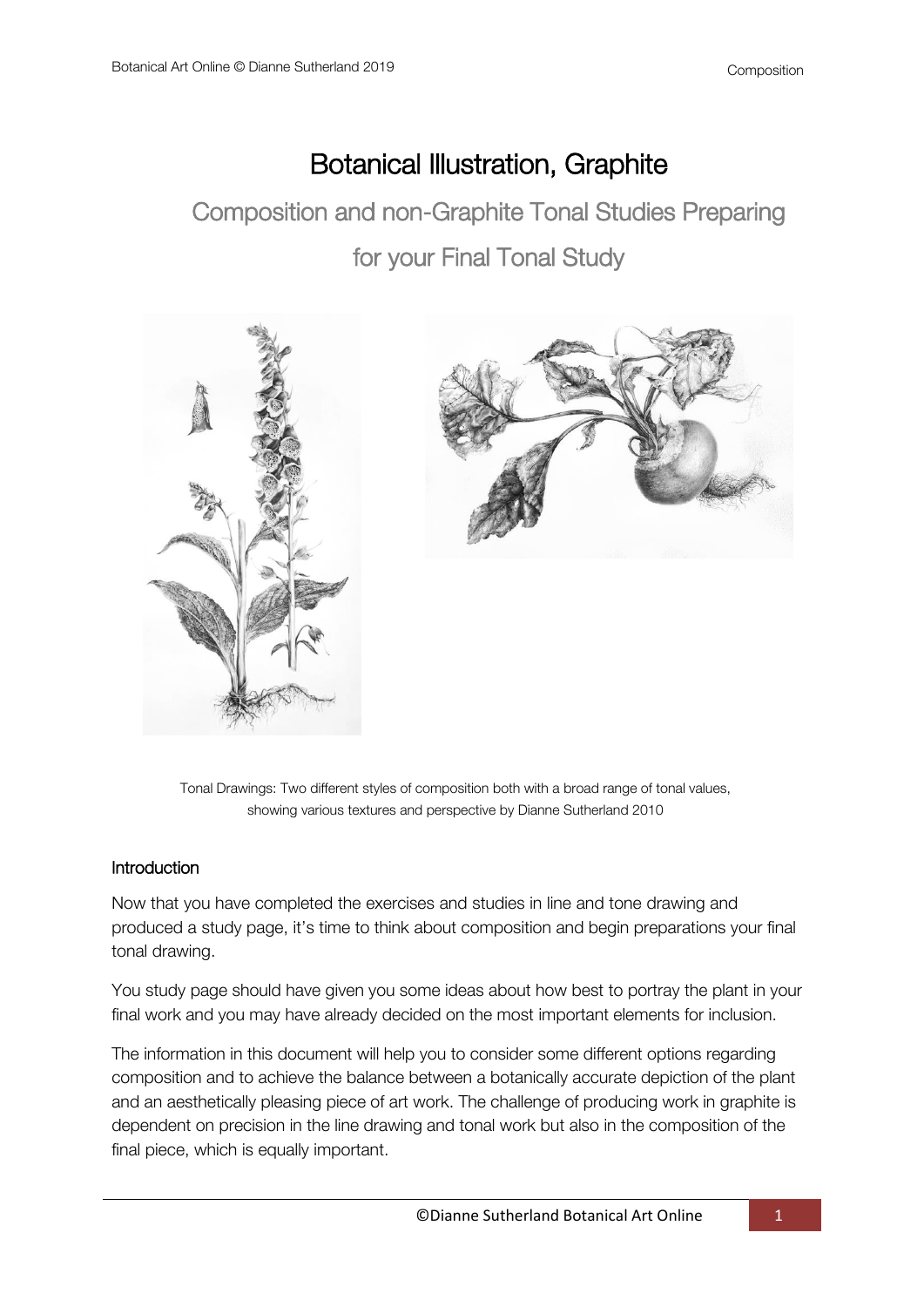## Key Points for Composing a Botanical Illustration

#### **A good composition should:**

- $\bullet$  Fill the space is an aesthetically pleasing way it should be a well-balanced natural looking arrangement
- Show various aspects of the plant, e.g. different views of flowers and leaves or specific detail to create interest and tell as much of the story of the plant as possible
- Create interest by using subjects with a range of textures and tonal values

#### Things to Avoid

- Large areas of 'awkward' looking white space or uneven gaps carefully consider the negative space (the white spaces on the paper) as well as the spatial relationships between plant parts including touching or 'kissing' parts - they should overlap or miss each other.
- Repetition When including dissections and various plant parts try to avoid repetition
- Cramping always allow sufficient white space by working on appropriate sized paper
- Crossed over stems in the center or other features that draw the eye to a point that is not the intended focal point
- Even numbers when using more than two flowers or stems, work with odd numbers 3, 5 or 7 etc.
- Holes in the composition avoid white flowers in the center, this can looks like a hole in the center of the drawing when viewed from a distance

#### Some Strategies for Composing a Drawing

All plants are different and it would be impossible to cover all of the various scenarios for a composition. Some 'general 'rules' are given however they are intended as guidance and you will no doubt find the exceptions that break the 'rules'.

#### Some generic scenarios are given in the next part of this document followed by more specific guidance on how to compose and carry out a drawing or painting, including:.

- Scaling up and depicting small parts
- Dealing with tall plants
- Mixed flower compositions and arranging multiple component parts

![](_page_1_Picture_20.jpeg)

![](_page_1_Picture_21.jpeg)

![](_page_1_Picture_22.jpeg)

Examples of botanical compositions (left to right): 1.Agapanthus (tall plant) 2. *Pulsatilla vulgaris (*multiple components parts arranged economically) 3. Turnip (complete plant view)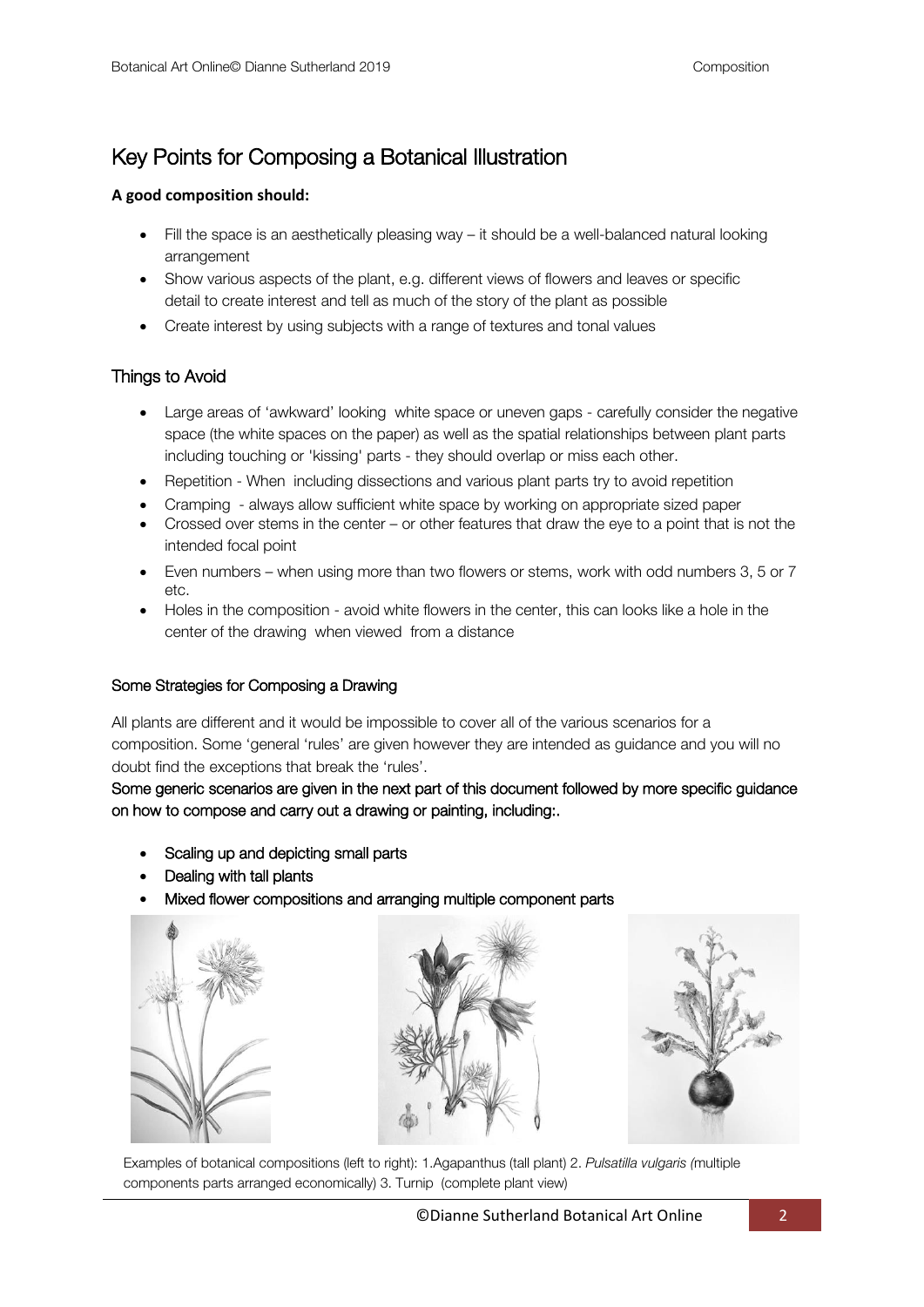#### Scaling up Small Parts

In traditional style botanical illustrations, plant parts are illustrated to provide the information deemed important to identify a species, most are drawn actual size but others are enlarged, occasionally they are reduced. Many old and new botanical works utilise this traditional format, although today more botanical artists encompass a wider spectrum of more relaxed approaches. However, in a Botanical illustration your work should still depict the key features for identification purposes and should be accurate in size, which may include small parts. If you have completed your research in the study page exercise, you should know what is and is not important and it is up to you to decide whether or not to includes the reproductive parts, fruit and seeds etc. If you do include small parts the main aim is to make sure that they clear for the viewer to see, so scaling up by an appropriate amount for clarity may be necessary.

![](_page_2_Picture_4.jpeg)

In this famous example of *Banksia coccinea* by Ferdinand Bauer<sup>1</sup>, you can see that the reproductive parts have been arranged above line along both the bottom edge of the illustration and also at the sides (making best use of the space). It's a very symmetrical arrangement but one which suits the particular plant. It is the normal format to arrange parts along the bottom of the work by lining them up along the bottom edge. This can be done by ruling a very faint pencil line, which can be removed later. If parts are scaled used can be written below the part as for example 'x2' in pencil or a scale bar can be used. When drawing small parts in graphite the work must be very clean and is best completed with a fairly hard grade pencil (2H or H) and it can be depicted as a line drawing or a tonal study.

Suggested activity: Research examples of old illustration on the Internet and in books, there are many.

#### Dealing with Tall Plants

Botanical subjects should generally be drawn to size, however, it is not always practical to draw a large plant in full length as it grows from top to bottom. Coral Guest did it very successfully in her *Lilium regale* painting but many plants do not look good in this format and the constrains of paper size alone are limiting.

Fortunately there are ways of arranging the composition which allow you to keep to the accurate dimensions / height of the plant but which serve to save space. Often they make for a more interesting painting too.

In this Foxglove painting, I chose to cut the stem and overlap the parts. I didn't actually cut the stem on the plant but made drawings the whole plant on tracing paper and cut the pieces to rearrange.

![](_page_2_Picture_11.jpeg)

![](_page_2_Picture_12.jpeg)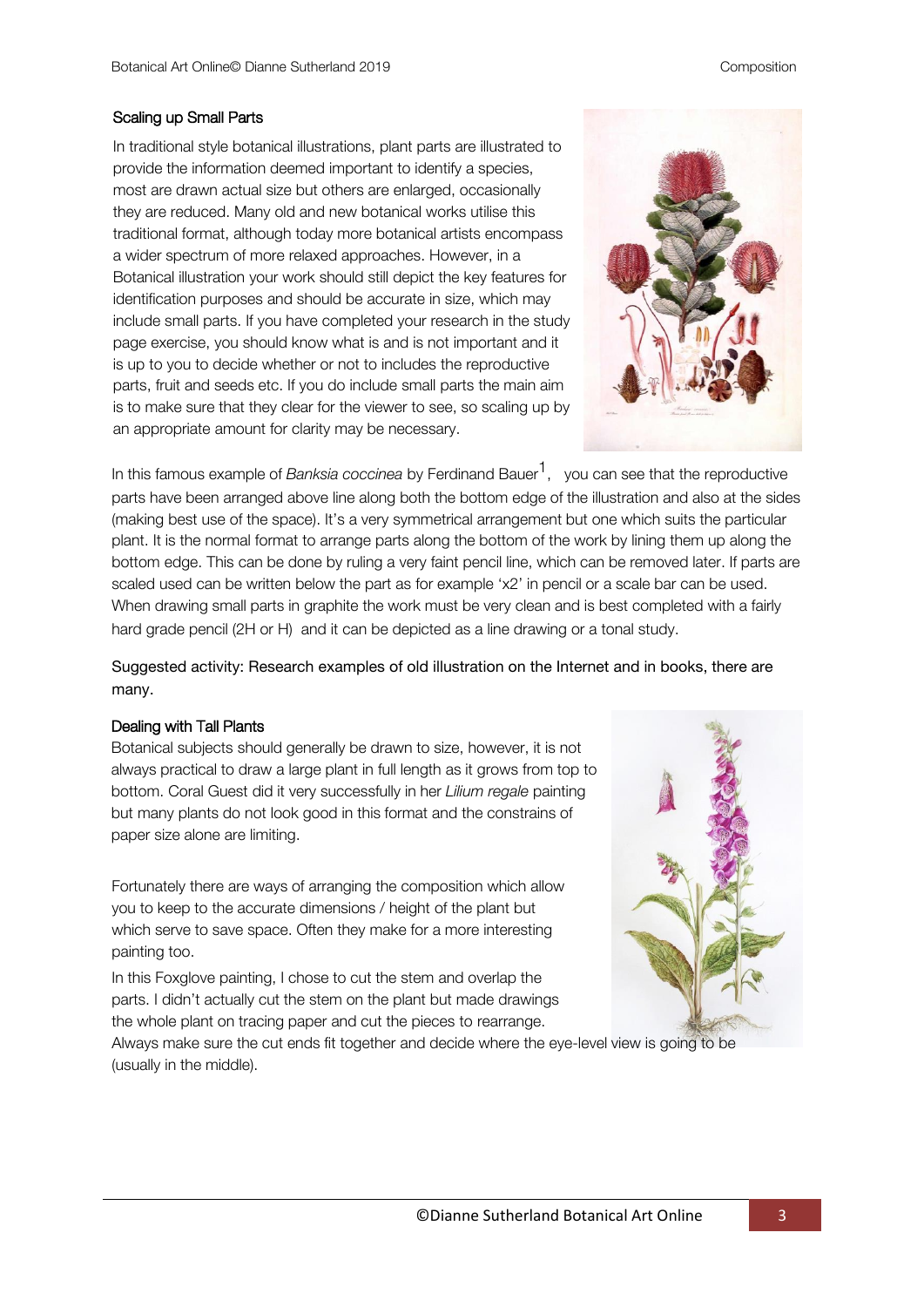#### Multiple Flower head Compositions

Compositions which intend to show different views of a plant at various stages requires the arrangement of multiple parts, this type of composition can be challenging. Arrangements need to be carefully balanced and should not look overly cluttered or too sparse. Particular care needs to be taken with light coloured or white flowers which can appear lost on the paper. Such arrangements will take more time to compose due to complicated overlapping parts and elements.

Try thinking about the **negative spaces** in between the components as well as the actual flowers, try to avoid crossed-stems in the centre and instead position them off-centre. Try not to lose sight of the general architecture of each plant and consider the growth habit

![](_page_3_Picture_5.jpeg)

of each plant carefully. You study page work will be useful when it comes to bringing everything together. You may also find it useful to make use of black and white photography to check if the composition is balanced tonally.

### **Beginning a Composition**

The best approach is to start by making numerous quick thumbnail sketches. Thereafter, work with the component parts on tracing paper to arrange.

Of course a composition doesn't have to be all that complicated, sometimes a simple single flower or leaf in white space makes a beautiful illustration. If well drawn and positioned with good tonal values, a simple composition can make a very impressive work but still needs good planning.

#### Use Thumbnail sketches

Thumbnails small are small sketches, drawn by eye, they are intended to give a quick over-view indicating what does and doesn't work. You only need to draw the basic shapes of the components. I find working on a large piece of paper or A3 sketchbook is good for comparison, I draw squares and rectangles approximately 3 x 3 inches and 3 x4 (both portrait and landscape). These drawings are made very quickly. Try making 6 or more quick drawings showing different possible arrangements.

![](_page_3_Picture_12.jpeg)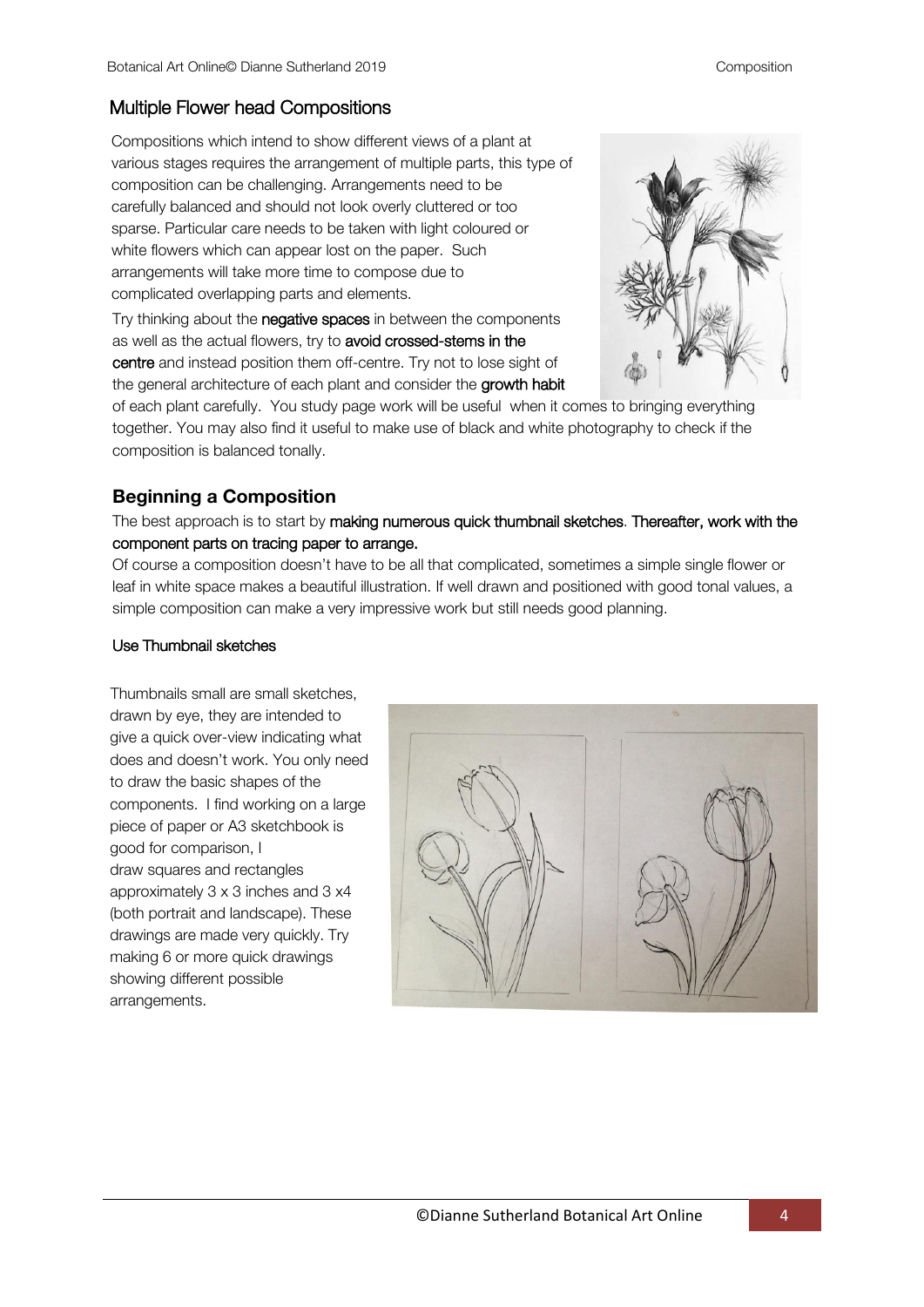Looks for shapes and curves when making thumbnail drawings. Don't be afraid of trying different ideas or making adjustments. The examples on the previous page shows a couple of alternatives for a pair of tulips, the right hand version has better curves and the more forward facing bloom on the right is more interesting. However I quite like the curved leaf on the left hand tulip so might try a combination of the two

![](_page_4_Picture_3.jpeg)

On the left is a page of thumb nail sketches showing possible composition ideas for a pair of sunflowers. It's clear to see that some work better than others. This exercise allows you to explore many different arrangements and to eliminate the ones that don't work, such as the cross-over stem on the middle row of sunflowers and then refine a couple of layouts for further consideration.

The first decision that you will need to make is what format best suits the plant, square, portrait or landscape. This is usually fairly obvious and dictated by the architecture of the plant involved but it can be worth playing with. The thumbnails will help with this decision too. Don't be afraid to overlap and place flowers in front of leaves. This creates structure and depth and can work very well with lighter coloured blooms.

#### Moving on to Composing the Parts

![](_page_4_Picture_7.jpeg)

Once you have decided on a general format for the composition, start to refine the drawing and layout. This work can be completed on tracing paper. Don't be afraid to change your mind at this stage, remember thay you can still eliminate or add parts.

From these initial rough drawings (e.g. *Pulsatilla* layout shown here). You may make drawings of the individual component parts on tracing paper, then cut out and arrange the components. This allows you to see the overall picture -you can still refine it, making small adjustments to decide if it works or not. Cutting and pasting' the tracing can save a lot of wasted time. When working with several components parts always try to form staggered arrangements.

If you look at the layout above you will see that a triangle can be formed between the two flowers and the seed-head, the flowers are the focal point so this makes a more aesthetically pleasing composition than if the featured components are positioned in a straight line.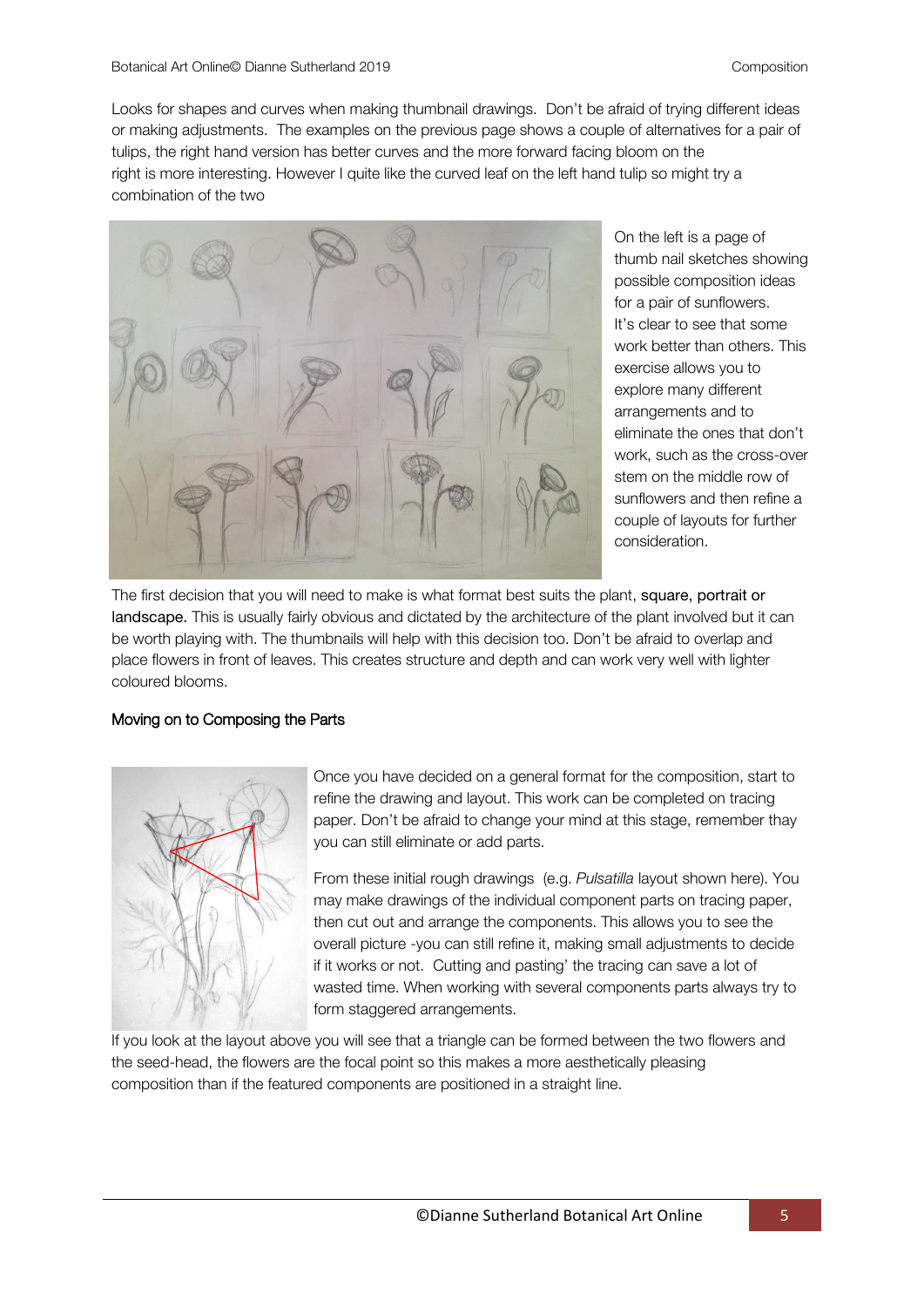#### Composition

Here you can see how producing tracings of the individual parts and cutting them out is used to review and adjust the arrangement before finalising it.

These tracings are also useful future reference material should you draw or paint the same plant in the future.

Once you are happy with your layout, make a final tracing of the entire composition piece. You are now ready to transfer the tracing to watercolour paper. Transfer can be made by carefully drawing on the back of the tracing with an HB or B grade pencil, then flipping back over, and fixing to the paper. The draw carefully on the outline on the front side, using a soft fibre tip pen. You can also use a light pad or lightbox.

![](_page_5_Picture_5.jpeg)

#### Care with Overlapping Stems

Once you have composed the final layout you will no doubt find that it involves some overlaps. At this stage it's worth double checking that everything connects together as it should. Take extra care to ensure that stems, leaves and flowers continue smoothly and without gaps where they disappear and then reappear behind other plant parts. (Also discussed in the Perspective document).

One of the main reasons that paintings are rejected from botanical art societiy exhibitions is due to poor continuation of stems or gaps in overlaps, I see this all too often when undertaking selection for the Society of Botanical Artists. So always check alignment, a magnifying glass helps!

Shown above right is a crossed stem, the transition of the line must continue behind the other stem and in this case there is also a shadow which gives some depth to the painting.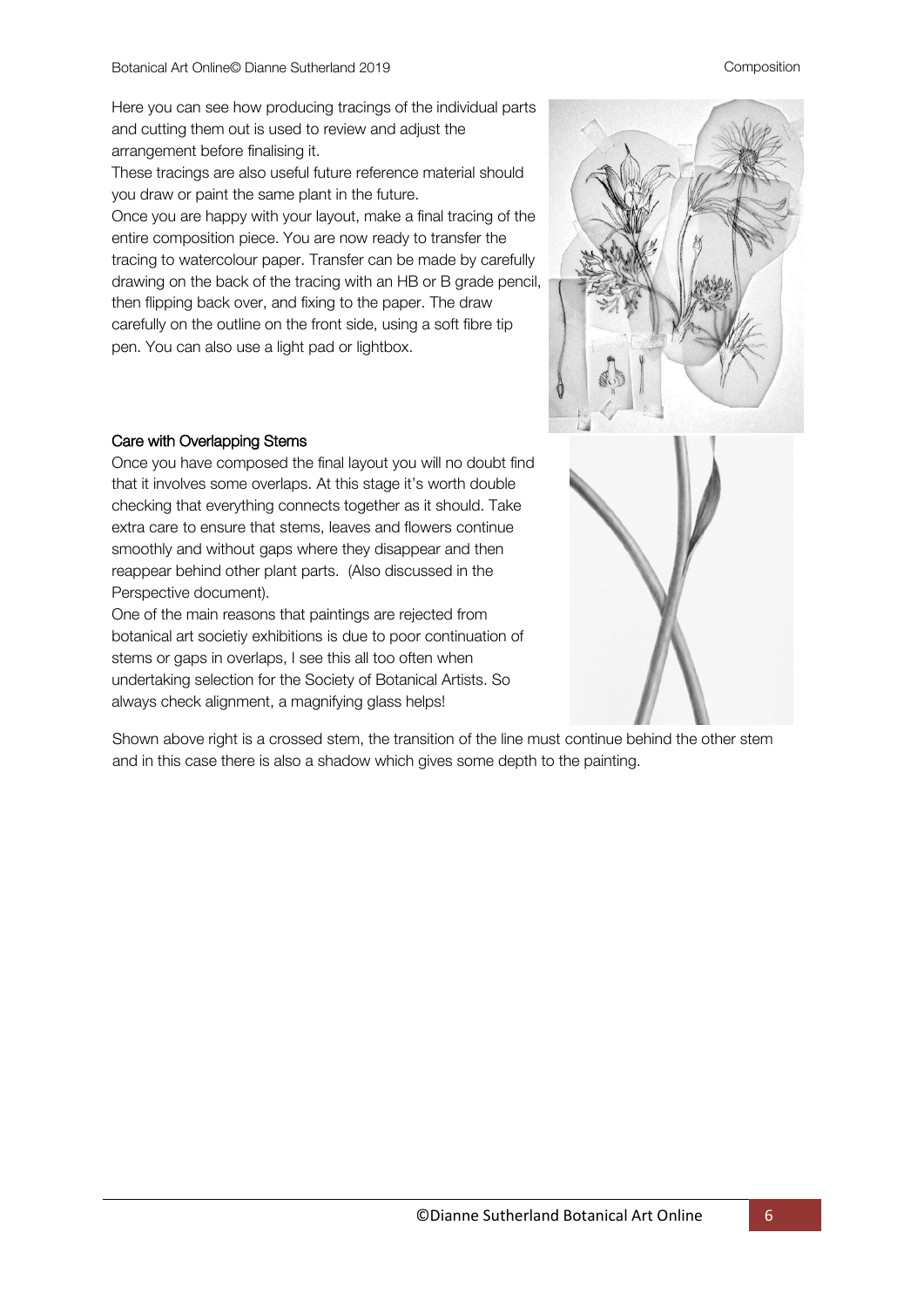#### Tonal Studies and Using Photography

Once that you have completed your drawing, you are almost ready to start the final tonal work but there are a couple more stages that can be used before you begin work. At this point I suggest a 'trial run' in the form of a rough painted tonal study. This is a quick monochrome study used to 'snag' the composition and to work out the tonal values and to consider the effect of light and shade on the subject as a whole. You can also also make good use of black and white photography, again this helps to identify the values and check the lighting and composition

Tonal Value Study: A quick tonal study can be painted with neutral tint, black watercolour or black ink (ink is more difficult) This step can be invaluable in checking whether or not your composition works in advance of starting a lengthy tonal drawing. You can work in a fairly loose style because this is a reference piece. Work at the same size as your final drawing. This exercise will allow you to observe the tonal values and lighting. The way the light falls on the subject is important in bringing the work to life; it makes the work vibrant and gives it depth. There needs to be a balance between highlights, mid tones and shades. Play with the light source on the subject. If the light is too far away the subject will lack depth, if it's too close the contrast between light and dark is too strong and the mid tones are lost. Half close your eyes to try to see where the lighter and darker areas are, first look for the lightest parts and the darkest parts and then all of the mid tone areas n between....it really does help.

A very common problem is loss of highlights, so a simple tonal study will help you to avoid this problem. The brightest highlights should be left completely clear. Thereafter work up from the lightest to the darkest shades. You may need to reconsider your lighting if it isn't right i.e. if it lacks a good range of tonal values and looks flat.

Use photography to assist you with this process, it is relatively easy to convert colour photographs to black and white on a computer and or camera these days. It will help you to identify the tones and to quickly check whether or not your lighting is correct. When photographing the subject do not use flash, this will negate any efforts you have made to use directional lighting on the subject. Instead use natural light. You can use your photographs (on screen or in print form) to identify the tones. Refer to your tonal strip by holding it against the photograph. Pencil grades can be identified at by using the tonal strip.

Note: Remember to look for reflected light. This is the light that bounces back onto a subject from other surfaces where it is in shadow. Reflected light is always lighter than shade areas but never as light as a main highlight. Make notes about the light source.